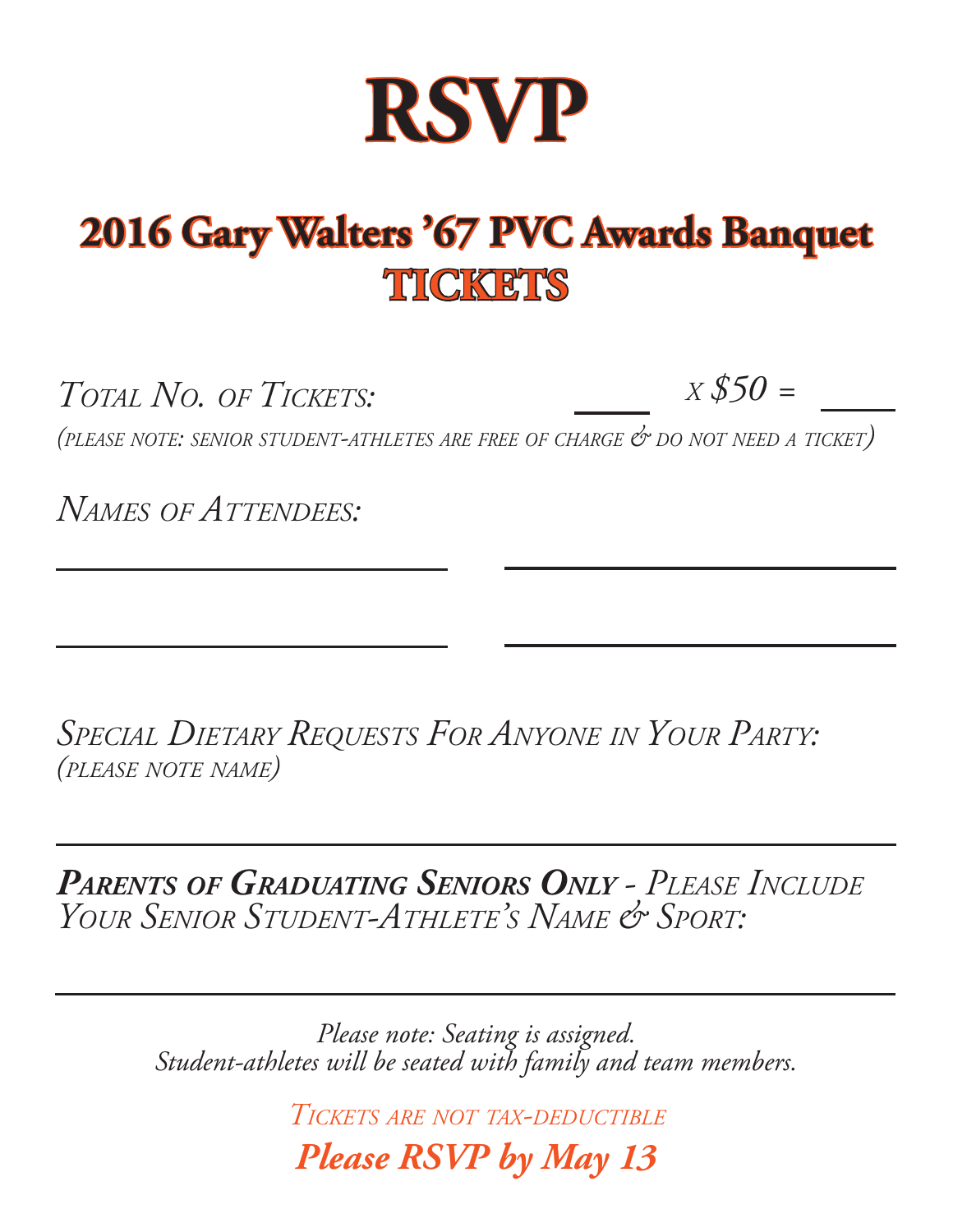# **2016 Gary Walters '67 PVC Awards Banquet SPONSORSHIP OPPORTUNITIES**

### **All-American Table Sponsorship - \$1,000**

*includes all eight seats/tickets, recognition in the event program and your table name prominently displayed on the table*

#### **All-Ivy Table Sponsorship - \$500**

*includes two seats/tickets and recognition in the event program*

#### **Letter Sweater Sponsorship - \$150**

*includes recognition in the event program and on a card which will be presented to a graduating student-athlete with their Princeton letter sweater - does not include event tickets*

| $X $1,000 =$ |
|--------------|
| $X$500 =$    |
| $x $150 =$   |
|              |
|              |

*Attending? yes no Associated Sport:*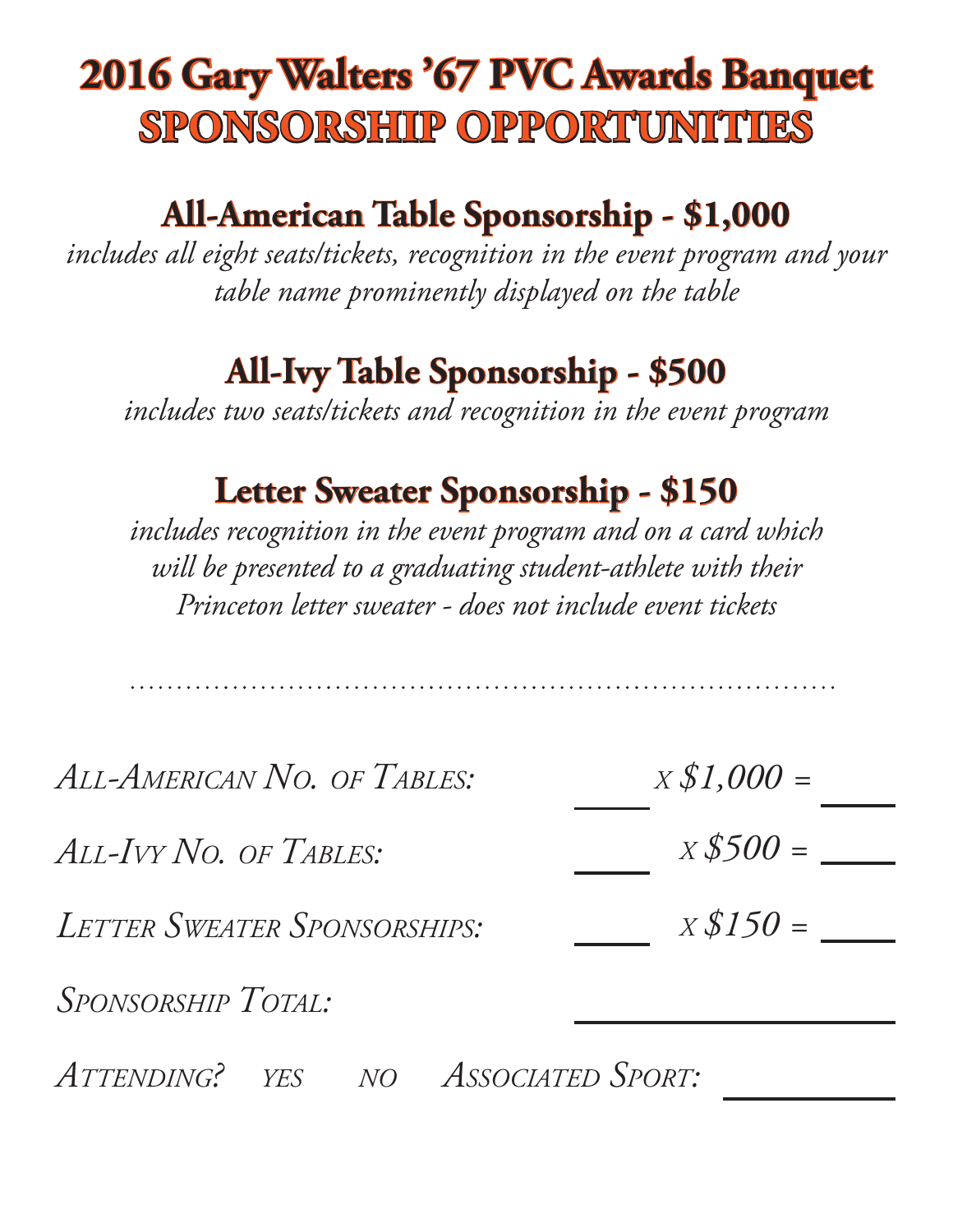## **2016 Gary Walters '67 PVC Awards Banquet TABLE SPONSORSHIP OPPORTUNITIES**

## **All-American Table Sponsorships include EIGHT seats/tickets. All-Ivy Table Sponsorships include TWO seats/tickets per table.**

*Table Name (will appear in event program):*

*Table Guest Names (please list class year where applicable):*

*Please list your table guest names above. If you do not know the names, but are planning to use all spots, please write in TBD - we will hold these seats for you.* 

*Please note: in order to avoid empty tables, all unreserved seats will be filled with other banquet attendees.*

*If you would like to donate the table for use by the PVC (to seat senior student-athletes), please indicate for what sport you would like the table used.*